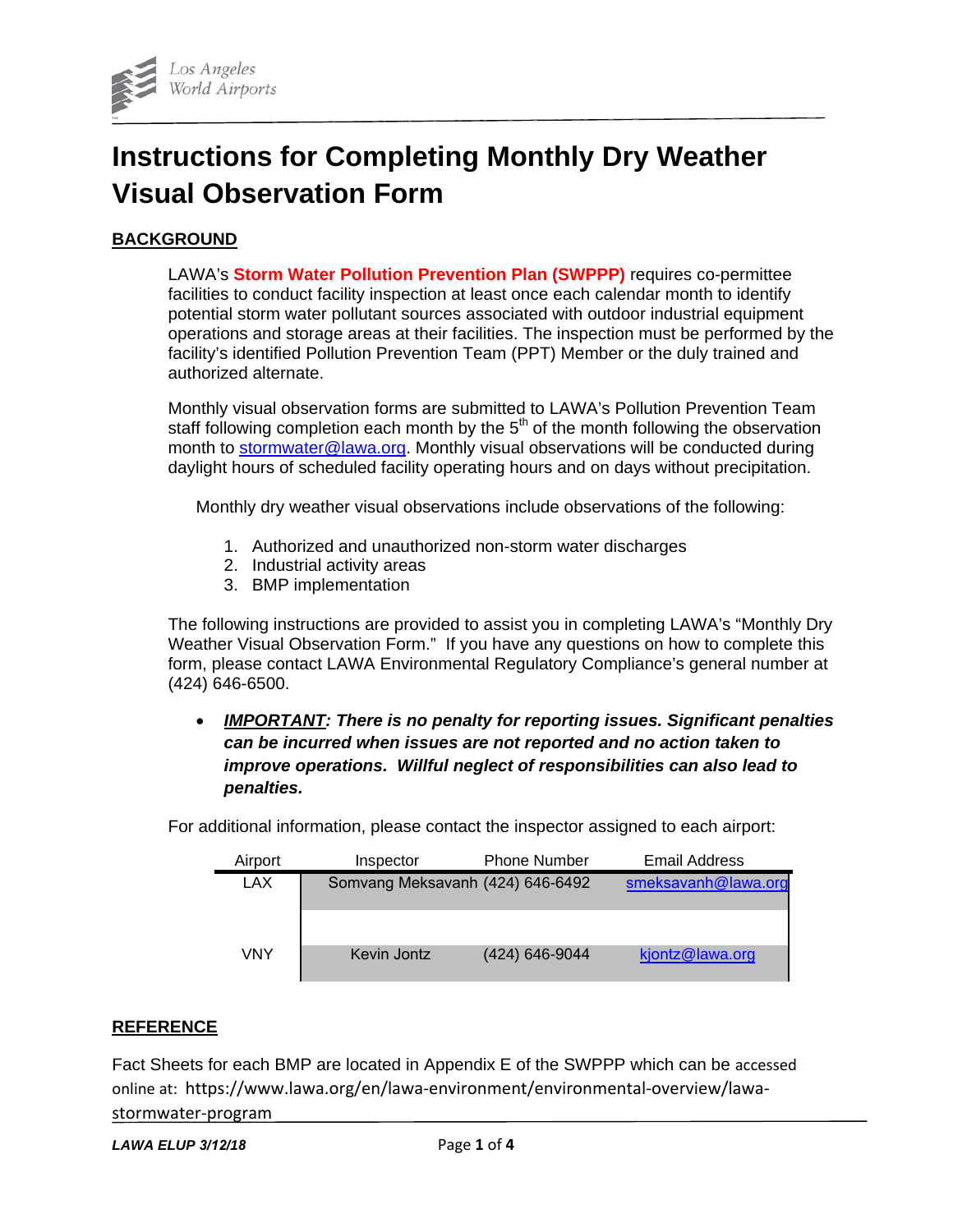

## **INSTRUCTIONS**

### *Step 1. Complete Facility Information*

| Monthly Dry Weather Visual Observation Form<br>(Form due by the 5th of the month following the observation month; submit to stormwater@lawa.org) |                                   |              |                              |  |  |  |  |  |
|--------------------------------------------------------------------------------------------------------------------------------------------------|-----------------------------------|--------------|------------------------------|--|--|--|--|--|
| <b>Facility Name:</b>                                                                                                                            |                                   |              | LAWA Follow-up Requested? □  |  |  |  |  |  |
| <b>Facility Address:</b>                                                                                                                         |                                   |              |                              |  |  |  |  |  |
| Inspector Name:                                                                                                                                  | PPT D or Alternate D              | Phone/email: |                              |  |  |  |  |  |
| Signature:                                                                                                                                       | Change in PPT or Alternate? Yes □ |              | <b>Inspection Date/Time:</b> |  |  |  |  |  |
| Are all paved roads inspected regularly for spills, stains and other debris? Yes $\square$ or $\mathbb N_0 \square$                              |                                   |              |                              |  |  |  |  |  |
| Has there been a change in Onsite Chemical Inventory? Yes $\Box$ or No $\Box$ (If Yes, complete and include Stored Material Checklist)           |                                   |              |                              |  |  |  |  |  |
| Has a spill occurred since the previous inspection? Yes $\square$ or No $\square$                                                                |                                   |              |                              |  |  |  |  |  |
| Was a Spill/Incident Report Form submitted? Yes $\Box$ or No $\Box$ (If "no", complete and include Spill/Incident Report Form)                   |                                   |              |                              |  |  |  |  |  |
| Is Facility Map up to date? Yes $\square$ No $\square$ ; Is Spill Response Plan up to date? No $\square$ or Yes $\square$                        |                                   |              |                              |  |  |  |  |  |

- $\triangleright$  Facility Name and Facility Address. Tenant's Name and Tenant facility location address.
- $\triangleright$  Inspector Name. Check whether the inspector is the main Facility Pollution Team Member (PPT) or Alternate Member. Include contact information (phone and/or email). If there is a change in PPT or alternate, check "Yes". *Note: Inspector must be either the PPT or duly trained and authorized alternative.*
- $\triangleright$  Signature. Inspector must sign the inspection report and note the inspection date and start time.
- Answer general question on housekeeping practices. Are all paved roads inspected regularly for spills, stains and other debris? Check "Yes" or "No". LAWA defines "Regularly" as no less than once per week.
- $\triangleright$  Verify whether changes in on-site documents are needed. Report changes in your onsite Chemical Inventory, Facility Map and/or Spill Response Plan. Facility Site Maps, Spill Response Plans and the SWPPP are required documents to be on site and maintained up to date with current facility operations *Note: Review the "Stored Material – BMP Inspection Checklist". If the quantity of stored materials change, a new product is added to the facility or a product is no longer used and stored at the facility; update the checklist with the reported change(s) and submit to LAWA with the Observation Form.*

*Note: Please check LAWA Follow-up Requested? If you would like additional information or needed further assistance.*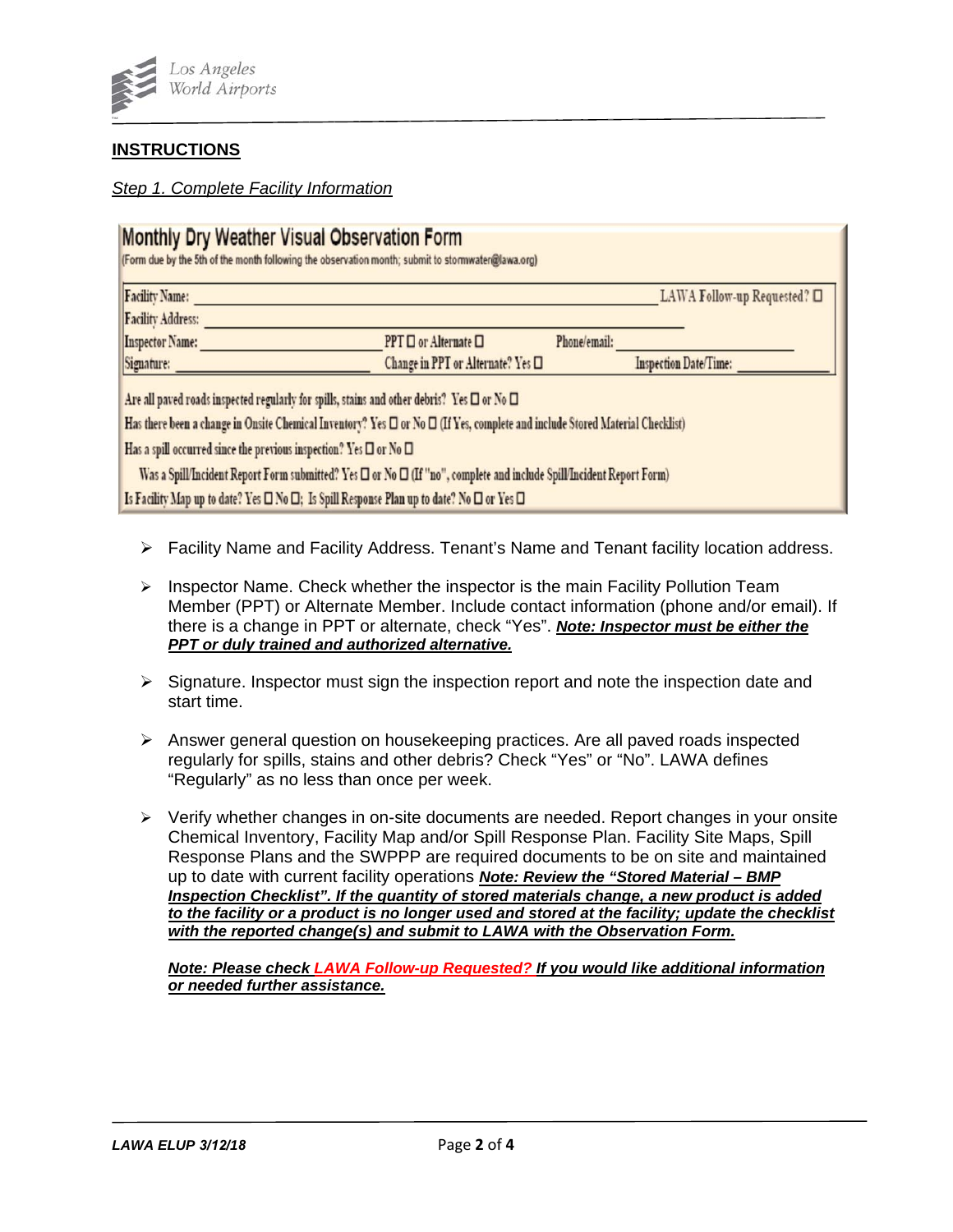

#### *Step 2. Complete Part I. Non-StormWater Discharge (NSWD) Observation:*

#### *Important:*

- *Identify any observed Discharges from the facility at any time during the previous month.*
- *Report any authorized or unauthorized non-storm water discharges that occur within the facility and the BMPs implemented with those discharges.*

|                   | Part I. Non-StormWater Discharge (NSWD) Observations. (Check All Applicable) |                              |                                                                                                                                     |                                                         |                                                             |           |                      |      |       |                                            |                                                                                                                        |
|-------------------|------------------------------------------------------------------------------|------------------------------|-------------------------------------------------------------------------------------------------------------------------------------|---------------------------------------------------------|-------------------------------------------------------------|-----------|----------------------|------|-------|--------------------------------------------|------------------------------------------------------------------------------------------------------------------------|
|                   |                                                                              | A.<br>Discharge<br>Observed? | <b>B.</b> Evidence<br>of prior/<br>current/<br>potential/<br>source of<br>unauthorized<br><b>NSWD</b><br>and/or<br>source?<br>(Y/N) | C.<br>Discharge<br>occured in<br>the facility?<br>(Y/N) | D. Describe Pollutant Characteristics (Check If<br>Present) |           |                      |      |       |                                            |                                                                                                                        |
|                   | Discharge Type                                                               |                              |                                                                                                                                     |                                                         | Sheen                                                       | Turbidity | Floating<br>Material | Odor | Other | E.<br><b>BMPs</b><br>In<br>Place?<br>(Y/N) | F. Dates of Discharge, BMPs Utilized, Describe<br>Discharge Observation. Include supplemental<br>photos if applicable. |
|                   | Fire Hydrant                                                                 |                              |                                                                                                                                     |                                                         |                                                             |           |                      |      |       |                                            |                                                                                                                        |
|                   | Flushing                                                                     |                              |                                                                                                                                     |                                                         |                                                             |           |                      |      |       |                                            |                                                                                                                        |
|                   | Potable Water                                                                |                              |                                                                                                                                     |                                                         |                                                             |           |                      |      |       |                                            |                                                                                                                        |
|                   | Sources<br>Drinking Fountain                                                 |                              |                                                                                                                                     |                                                         |                                                             |           |                      |      |       |                                            |                                                                                                                        |
| <b>UTHORIZED</b>  | Water                                                                        |                              |                                                                                                                                     |                                                         |                                                             |           |                      |      |       |                                            |                                                                                                                        |
|                   | Atmospheric                                                                  |                              |                                                                                                                                     |                                                         |                                                             |           |                      |      |       |                                            |                                                                                                                        |
| ⋖                 | Condensates                                                                  |                              |                                                                                                                                     |                                                         |                                                             |           |                      |      |       |                                            |                                                                                                                        |
|                   | Irrigation Drainage/<br>Landscape                                            |                              |                                                                                                                                     |                                                         |                                                             |           |                      |      |       |                                            |                                                                                                                        |
|                   | Others                                                                       |                              |                                                                                                                                     |                                                         |                                                             |           |                      |      |       |                                            |                                                                                                                        |
|                   | Rinse/Wash Water                                                             |                              |                                                                                                                                     |                                                         |                                                             |           |                      |      |       |                                            |                                                                                                                        |
|                   | Improperly<br>Disposed/Dumped                                                |                              |                                                                                                                                     |                                                         |                                                             |           |                      |      |       |                                            |                                                                                                                        |
|                   | Spilled Material                                                             |                              |                                                                                                                                     |                                                         |                                                             |           |                      |      |       |                                            |                                                                                                                        |
| <b>AUTHORIZED</b> | Leaked Material                                                              |                              |                                                                                                                                     |                                                         |                                                             |           |                      |      |       |                                            |                                                                                                                        |
|                   | <b>Illicit Connection</b>                                                    |                              |                                                                                                                                     |                                                         |                                                             |           |                      |      |       |                                            |                                                                                                                        |
|                   | Possible Illicit<br>Connection                                               |                              |                                                                                                                                     |                                                         |                                                             |           |                      |      |       |                                            |                                                                                                                        |
|                   | Food Waste                                                                   |                              |                                                                                                                                     |                                                         |                                                             |           |                      |      |       |                                            |                                                                                                                        |
|                   | Other                                                                        |                              |                                                                                                                                     |                                                         |                                                             |           |                      |      |       |                                            |                                                                                                                        |

- Were any authorized or **unauthorized** non-stormwater discharge observed? Check appropriate section in the table with "Yes" or "No". *Note: A list of authorized non-storm water discharges at the airport are listed in the Storm Water Pollution Prevention Plan and included in the table on the Observation Form. If you have "others" not in the table, please describe under "Other" in Part 1.*
- $\triangleright$  Identify if the discharge type occurs within the facility. Whether it is observed (A) or there is evidence of the discharge during the previous month (B). If A and/or B are checked, then C shall be checked. Described the pollutant characteristics by checking all applicable (D). Indicate whether appropriate BMPs are in place (E). Provide summary information of discharge including date(s) and any additional observation(s) (F).

### *Note: Include additional comments and observations below table if needed.*